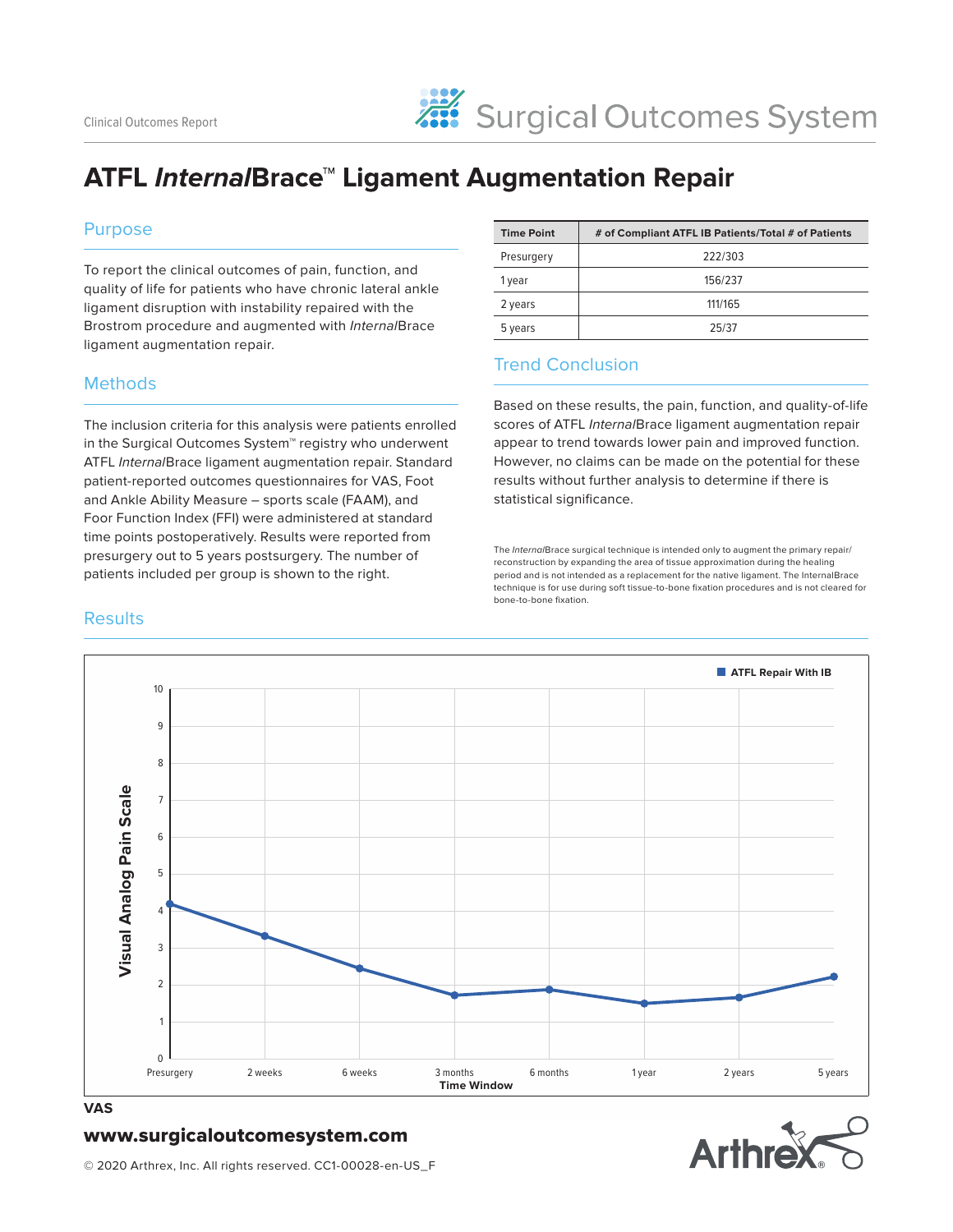

#### **FAAM**

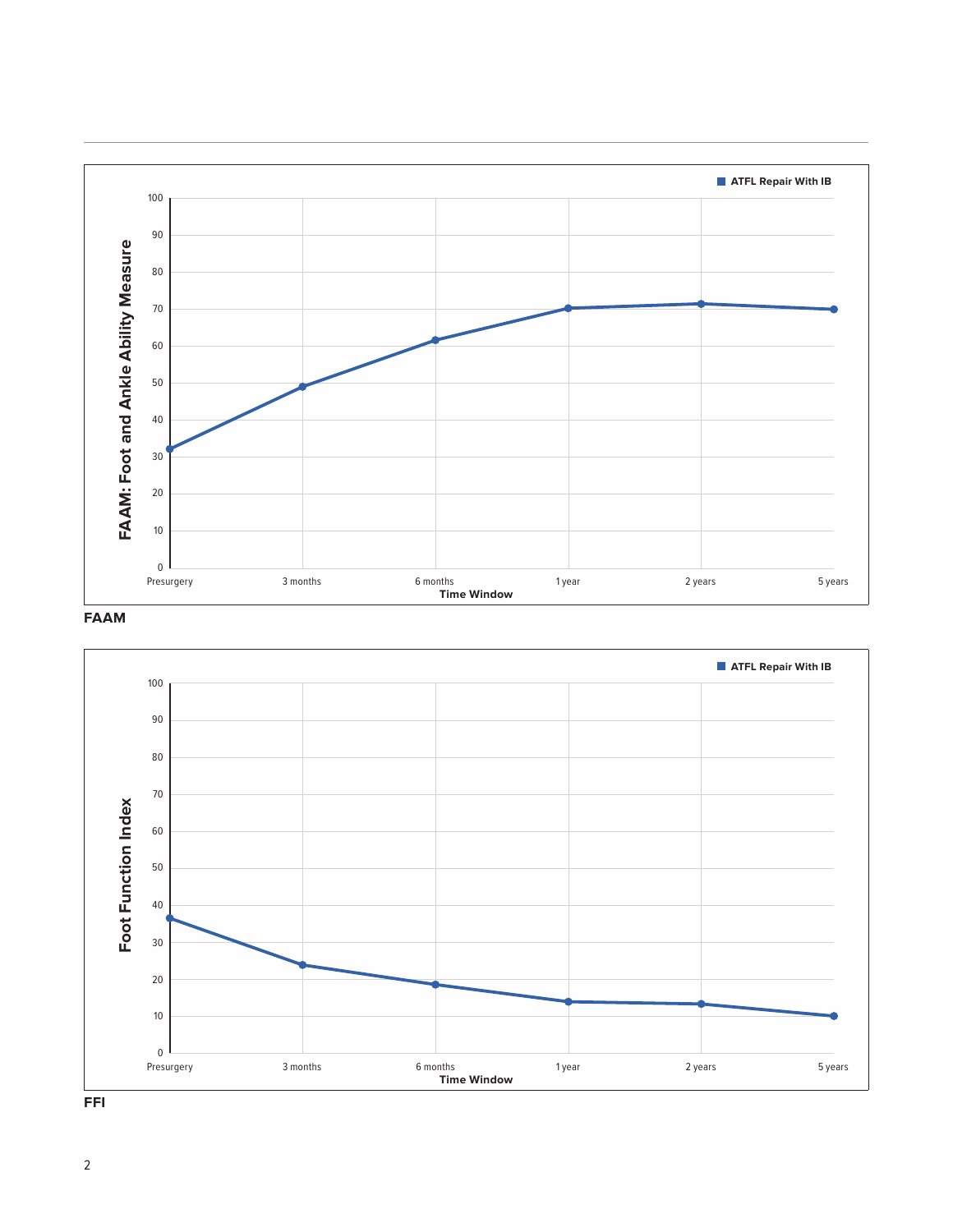

| <b>Time Point</b> | <b>ATFL Repair With IB</b><br>Avg ± STD VAS  |
|-------------------|----------------------------------------------|
| Presurgery        | $4.2 \pm 2.5$                                |
| 1 year            | $1.5 \pm 2.0$                                |
| 2 years           | $1.7 \pm 2.3$                                |
| 5 years           | $2.2 \pm 2.6$                                |
|                   |                                              |
| <b>Time Point</b> | <b>ATFL Repair With IB</b><br>Avg ± STD FAAM |
| Presurgery        | $32.6 \pm 20.5$                              |
| 1 year            | $69.9 \pm 28.7$                              |
| 2 years           | $71.3 \pm 32.0$                              |
| 5 years           | $70.0 \pm 30.5$                              |
|                   |                                              |
| <b>Time Point</b> | <b>ATFL Repair With IB</b><br>Avg ± STD FFI  |
| Presurgery        | $36.7 \pm 18.7$                              |
| 1 year            | $14.0 \pm 16.2$                              |
| 2 years           | $13.5 \pm 17.0$                              |
| 5 years           | $10.8 \pm 17.6$                              |

### www.surgicaloutcomesystem.com